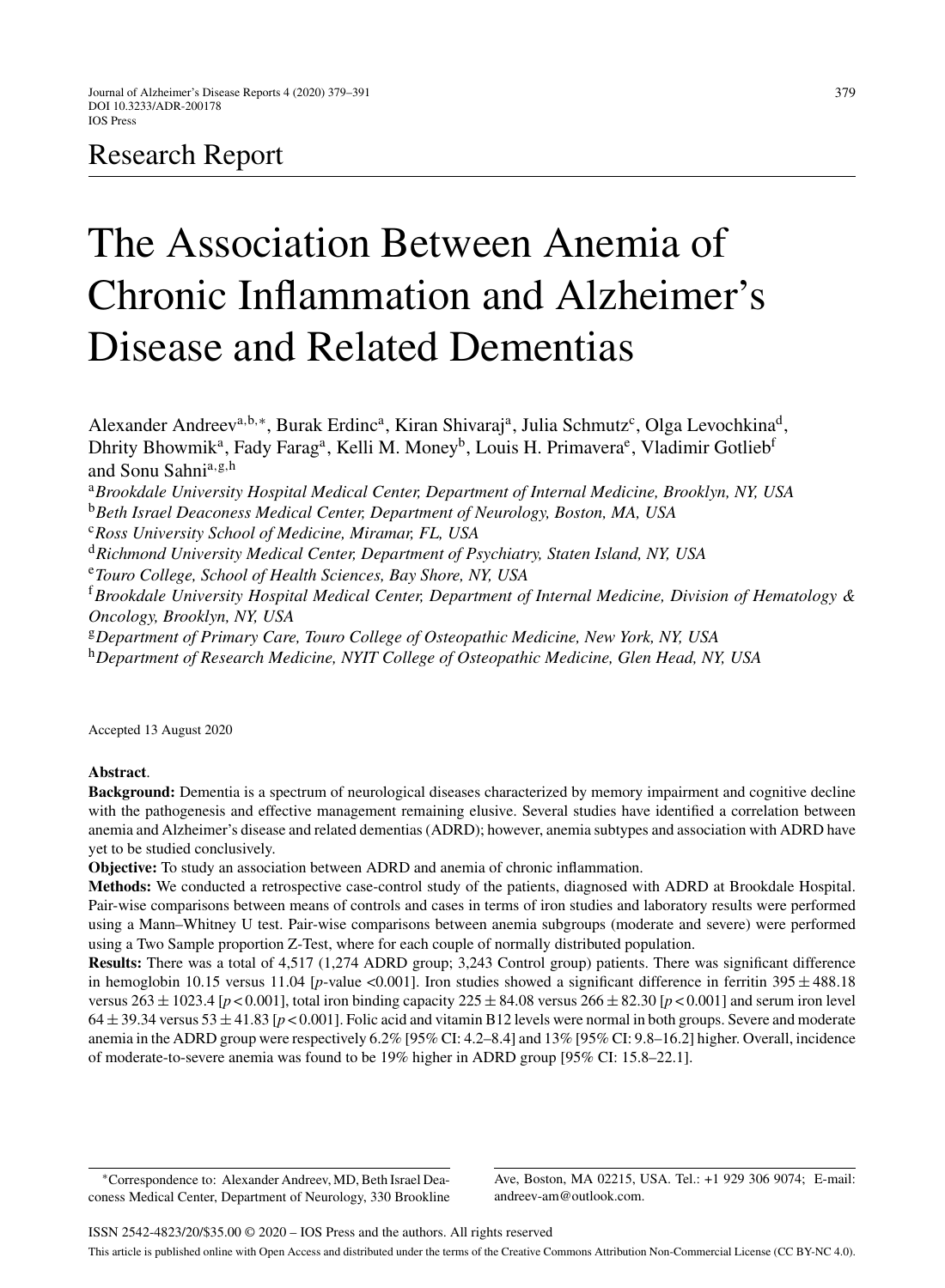**Conclusion:** We demonstrated an association between ADRD and anemia of chronic inflammation independent of age, renal function, and HgbA1C levels.

Keywords: Alzheimer's disease, Alzheimer's disease and related dementia, anemia, anemia of chronic inflammation, dementia

# **INTRODUCTION**

Dementia consists of a broad spectrum of neurological diseases characterized by memory impairment and cognitive decline which disproportionately affects those in later stages of life. The pathologies under the umbrella of dementia include, but are not limited to, Lewy body dementia (LBD), frontotemporal degeneration (FTD), vascular dementia, and mixed dementias with the most common being Alzheimer's disease (AD), accounting for up to two-thirds of the cases of dementia [1]. AD currently affects 5.7 million Americans, and with an evergrowing aging population it is expected to affect as many as 13.8 million by 2050 [1, 2]. Death rates from Alzheimer's disease and related dementia (ADRD) have more than doubled from 30.5 deaths per 100,000 in 2000 to 66.7 in 2017, with a precise pathogenesis and effective treatment remaining unclear [3].

Current evidence suggests a significant overlap between the phenotypes of dementia and their underlying pathoetiologies. For example, there exists a vascular component present on histology in patients with AD, LBD, and FTD, and amyloid- $\beta$  neuritic plaques  $(A\beta)$ , neurofibrillary tangles, and Lewy bodies may be found in any type of dementia. Due to a similar clinical picture and pathophysiology AD, vascular dementia, LBD, FTD, and mixed dementia are included under the umbrella of ADRD [4, 5]. Current pharmacotherapies have been unsuccessful in the reduction of morbidity and mortality associated with ADRD, and at best, only temporarily improve symptoms without successfully targeting the degenerative process [2]. Other treatment modalities, such as dietary/nutritional supplements and lifestyle modifications, have also been investigated, but there still remains insufficient evidence to support efficacy [2].

Investigation into other etiologic factors has revealed a possible correlation between anemia and ADRD [7–9]. Despite the wide-ranging severities of anemia and its multiple subtypes, there is minimal literature to define this association. We proposed that there exists an association between ADRD and anemia of chronic inflammation (ACI), and decided to investigate the association between ADRD and

different subtypes of anemia, including ACI, iron deficiency anemia (IDA), and vitamin B12 and folic acid deficiency anemia.

#### **MATERIAL AND METHODS**

#### *Patient population*

To define the relationship between anemia and dementia, we conducted a retrospective case-control observational study. A review of chart data was performed on the electronic medical record at Brookdale University Hospital Medical Center (Epic©EMR Wisconsin, USA) on all patients that were seen within the healthcare system as an outpatient at one point in their clinical history from January 1, 2016 through January 1, 2019. Inclusion criteria were defined as patients who had a diagnosis that fell under the umbrella of ADRDs [Alzheimer's disease (G30.0), vascular dementia (F01), dementia with Lewy bodies (G31.83), frontotemporal dementia (G31.0), or unspecified dementia (F03.0)]. Patients with any other causes of symptomatology similar to that of dementia due to trauma, infection, and anoxic/metabolic causes which included patients with a diagnosis of diffuse traumatic brain injury (S06.2), anoxic brain damage, not elsewhere classified (G93.1), Other and unspecified encephalopathy (G93.4), metabolic encephalopathy (G93.41), Parkinson's disease (G20), Creutzfeldt-Jakob disease, unspecified (A81.00), and Huntington's disease (G10) were excluded from this study.

In efforts to ensure patients with anemia secondary to acute blood loss anemia were not considered anyone with a diagnosis of upper and/or lower gastrointestinal bleeding, genitourinary and/or obstetrical bleeding, and traumatic bleeding were not considered for the study. Patients with a diagnosis of malignancy were also not considered for the study due to a high prevalence of malignancy and/or chemotherapy related anemia in this patient population [10]. Patients with hematological disorders such as aplastic anemia, myelodysplastic syndrome, thalassemia, or sickle cell anemia were also not included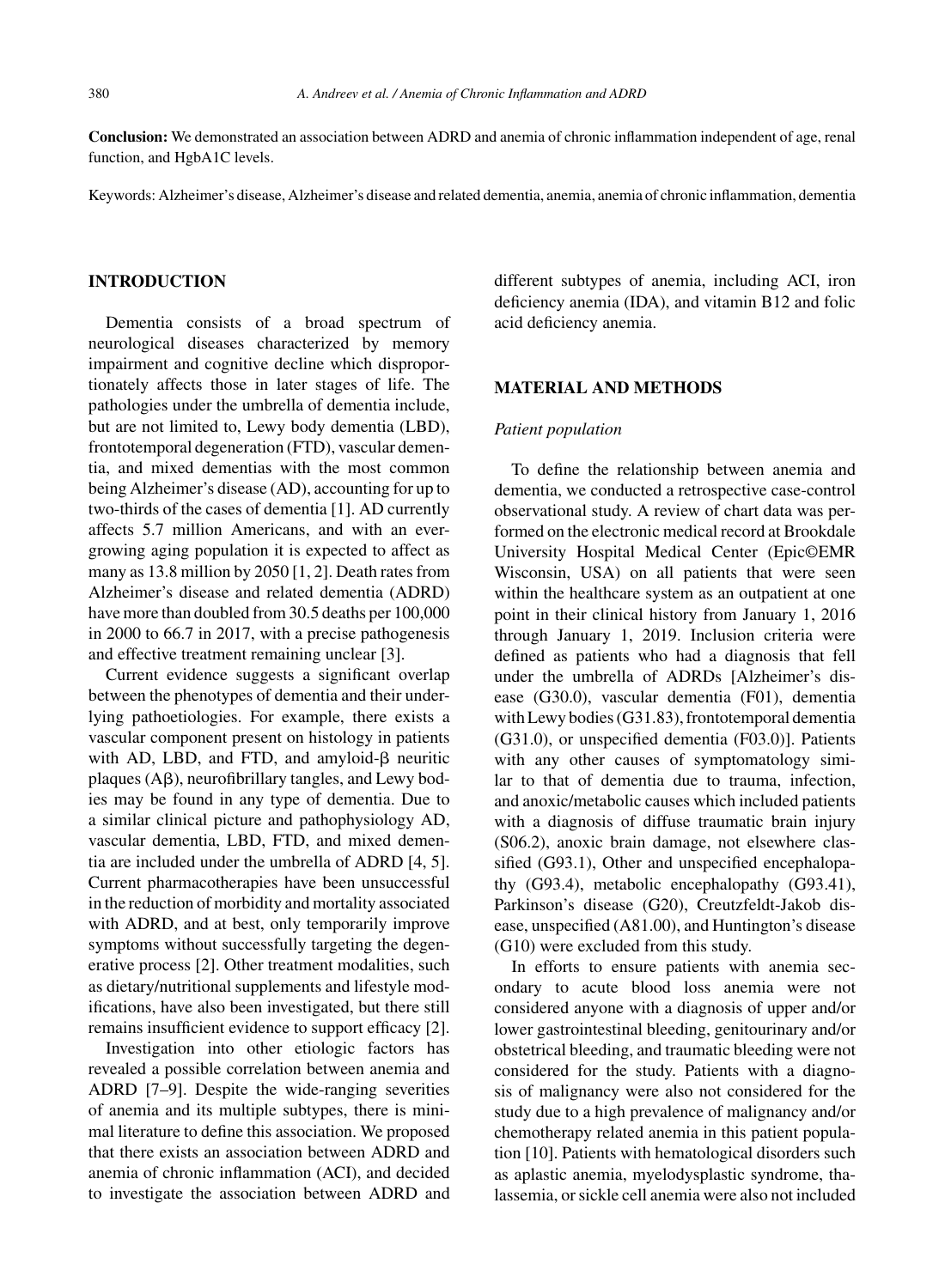in the study as presence of these pathologies may act as a cofounder. Patients with a diagnosis of HIV were also not considered for the study due to higher prevalence of the anemia and dementia in this population due to a different pathomechanism [11, 12].

In efforts to ensure that we conducted an age appropriate study, only patients with an age >60 were included in the study as dementia in the younger population often carried a diagnosis/history that would exclude the patient from the study. Controls were defined as patients that were seen during the abovementioned specified time period that did not carry a diagnosis of exclusion.

#### *Definitions*

Anemia was defined in accordance with the adult World Health Organization (WHO) definition of anemia, in terms of hemoglobin (Hb) which included mild, moderate, and severe. For males greater than 15 years of age, categories were as follows: mild 11.0–12.9 g/dL; moderate 8.0–10.9 g/dL; severe <8.0 g/dL. For females, non-pregnant, greater than 15 years of age, categories were as follows: mild 11.0–11.9 g/dL, moderate 8.0–10.9 g/dL severe <8.0 g/dL [13]. Additional information was obtained from chart review to help specify category of anemia, i.e., iron deficiency, vitamin B12, folate deficiency, and anemia of ACI. For all patients with available data, serum iron, total iron binding capacity (TIBC), ferritin, vitamin B12, and folic acid was obtained. To mitigate any confounding factors, serum creatinine (Cr) level and hemoglobin A1C (HgbA1C) were obtained to rule out chronic kidney disease (CKD) and diabetes mellitus (DM) as a possible cause of ACI.

#### *Statistical analysis*

All the data are reported as sample means with standard deviations. Pair-wise comparisons between means of controls and cases in terms of Hb, iron, TIBC, folic acid, vitamin B12, Cr, and HgbA1C were performed using a Mann–Whitney U test where the null hypothesis presuming means are equal was tested. Statistical significance was defined as *p* value  $< 0.05$ .

Pair-wise comparisons between anemia subgroups (moderate and severe) were performed using a Two Sample proportion Z-Test, where for each couple of normally distributed population, the null hypothesis that the probability for event within each group is identical was verified. Statistical significance in Two Sample proportion Z-Test was defined as a *p* value less than 0.05 and 95% confidence interval (CI) not including one. Brookdale University Hospital Medical Center Institutional Review Board approval was obtained for this study, IRB approval number 19/04.

## **RESULTS**

A total of 4,517 patients (43% males; 57% females) with a mean age of  $75.6 \pm 9.9$  years were enrolled in the study. Of those, 1,274 patients (42% males; 58% females) with mean age of  $80.8 \pm 9.4$  years with diagnosis of ADRD and 3,243 patients (44% males; 56% females) with mean age of  $73.5 \pm 9.4$  years without a diagnosis of ADRD were included in the study based on exclusion/inclusion criteria.

In our analysis, we examined nine clinical tests relevant to the etiology of the anemia which have been shown in Table 1. Pair-wise comparison of means were analyzed using the Mann–Whitney U test, which revealed that although both groups had low Hb level, there was significant difference in Hb between the ADRD and control group (10.15 g/dL versus 11.06 g/dL, *p* < 0.001, *n* = 4517). Both serum iron level  $(64 \pm 39.34 \,\mu\text{g/dL}$  versus  $53 \pm 41.83 \,\mu\text{g/dL}$ ;  $p < 0.001$ ) and TIBC (225 ± 84.08 µg/dL versus  $266 \pm 82.30 \,\mu g/dL$ ;  $p < 0.001$ ) were found to be significantly lower in the ADRD group compared to controls. Ferritin level was elevated in only in the ADRD

| Table I<br>Laboratory data mean values in the clinical groups |                  |                  |         |
|---------------------------------------------------------------|------------------|------------------|---------|
| Measurement (units) (reference range)                         | ADRD group       | Control group    |         |
| Hb total (g/dL) (M: 13.5 to 17.5; F: 12.0 to 15.5)            | $10.15 \pm 2.08$ | $11.06 \pm 2.08$ | < 0.001 |
| Serum Iron (ug/dL) (37.0–170.0)                               | $64 \pm 39.34$   | $53 + 41.83$     | < 0.001 |
| TIBC (ug/dL) $(240-450)$                                      | $225 \pm 84.08$  | $266 \pm 82.30$  | < 0.001 |
| Ferritin (ng/mL) (11.10–264.00)                               | $395 \pm 488.18$ | $263 + 1023.4$   | < 0.001 |
| Vitamin B12 (pg/mL) $(200-900)$                               | $726 + 252.17$   | $667 + 248.26$   | < 0.001 |
| Folic acid $(ng/mL)$ (2.76–20)                                | $14.7 \pm 5.38$  | $14.3 \pm 5.25$  | < 0.05  |
| Serum Creatinine (mg/dL) $(0.52-1.04)$                        | $1.8 \pm 1.82$   | $1.7 \pm 1.81$   | < 0.05  |
| Hb A1C $(<6.5)$                                               | $6.39 \pm 1.51$  | $6.42 \pm 1.51$  | 0.28    |

Table 1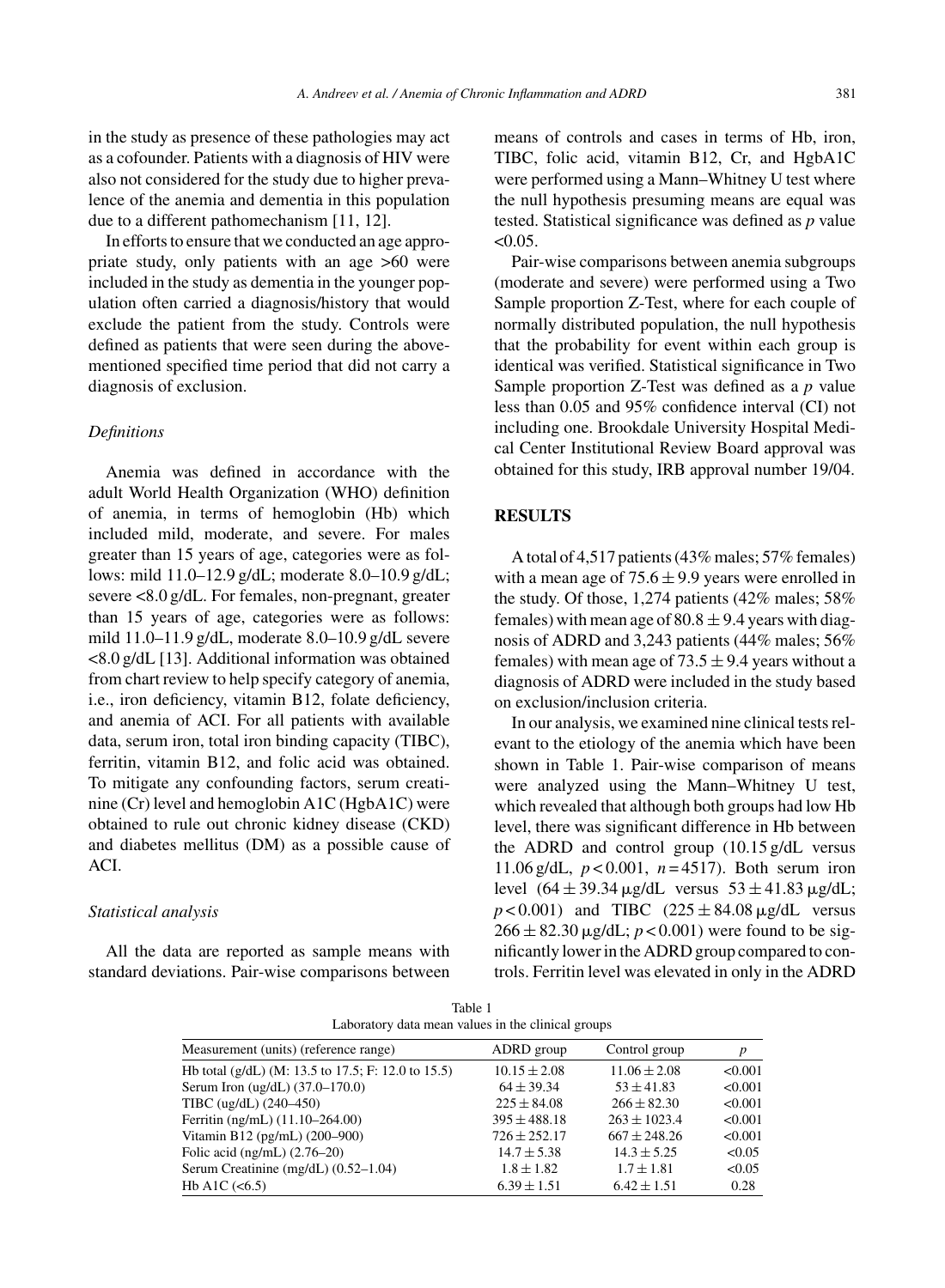$(395 \pm 488.18 \text{ ng/mL}$  versus  $263 \pm 1023.4 \text{ ng/mL}$ ;  $p < 0.001$ ). Even though statistically significant, mean folic acid and vitamin B12 levels were found to be normal in both groups, suggesting no clinical relevance. Similarly, serum creatinine was found to be statistically significant between the two groups but was without clinical relevance as the mean values from both groups fell within the same clinical range of kidney disease. There was no statistically significant difference in HgbA1C between the groups  $(p = 0.28)$ . Graphical representation of pair-wise comparison of laboratory data between clinical group is shown of Fig. 1. Although both groups met the WHO defined criteria for anemia, the degree was significantly worse in the ADRD group. We compared moderate, severe, and moderate-to-severe anemia subtypes across the two groups, using a Two Sample proportion Z-Test. Analysis revealed that severe anemia in ADRD group was 6.2% higher than in controls [95% CI: 4.2–8.4], and moderate anemia was 13% higher [95% CI: 9.8–16.2]. Overall, moderate-to-severe anemia was found to be 19% higher in ADRD group [95% CI: 15.8–22.1] (Fig. 2). Giving the 7.3-year difference in age between two clinical groups, there was a concern that age would confound the comparisons. Therefore, it was decided to compare the groups on Hb and iron panel (Iron Level, ferritin, and TIBC) measures controlling for age. Iron panel was chosen to investigate if the association between ADRD and ACI is still valid after controlling for age. The correlation between age and TIBC was –0.16. and that between Age and Iron Level, was –0.12. The correlation between Age and Ferritin was –0.02. and that between Age and HGB was –0.20. It is clear that the correlations between Age and each of the measures were low. These correlations suggest that adjusting for chronological age would have little effect on the differences between groups. In order to do the analysis, a multiple regression analysis was computed using Age and Group (ADRD, Control) as predictors. A separate regression was computed for each measure (TIBC, ferritin, iron level, and Hb). This test represents the difference between the two groups, controlling for chronological age. Table 2 contains the difference between the groups without controlling for age and the difference between the two groups, controlling for age. In this way, it is clear as to what effect adjusting for Age would have on comparing the two groups on each of the four measures. The differences are computed by subtracting the mean of each measure of the Control Group from the mean of each measure

of the ADRD Group. Therefore, a negative difference indicates that the mean for ADRD Group is lower than that for the Control Group. The appropriate standard errors are presented in parentheses with each difference. The results of the test for regression weights are presented in Table 2 with the means of measures mentioned above controlling for age in Table 3. The results indicate that the ADRD Group was significantly lower in TIBC, Iron Level, and Hb and higher in Ferritin than the Control Group. There are only small differences between the group difference with and without controlling for age. The pattern of results along with magnitude of difference are very similar whether one does or does not control for age.

#### **DISCUSSION**

Our data suggests a clear statistically significant association between ADRD and ACI, given low serum iron and TIBC levels, elevated serum ferritin with normal vitamin B12 and folic acid level in ADRD group. We did not find statistical association between HgbA1C and anemia in the ADRD group, which excluded DM as the cause of ACI. Serum creatinine also was not found to be clinically substantial, which precludes CKD as contributor of ACI. These findings suggest that there may be an independent association between ADRD and ACI.

### *Anemia and ADRD*

Preliminary reports of a possible association between anemia and ADRD emerged in late 20th century, and later has been strongly supported by large prospective and retrospective studies [7, 8, 14–17]. In a prospective study from Hong et al., presence of anemia was associated with developing of ADRD (HR = 1.64; 95% CI: 1.30–2.07) [8]. This association was confirmed with another prospective study by Atti et al., demonstrating a two-fold increase in incidence of dementia in patients with anemia within 3 years after adjusting for confounders like inflammation, malnutrition and chronic disease (HR 1.6, 95% CI: 1.1–2.4) [15]. A large retrospective study by Jeong et al. enrolled 37,900 persons and found significant association between anemia and ADRD (HR 1.24; 95% CI: 1.02–1.51), and interestingly, hazard ratio (HR) increased to 5.7 (95% CI: 1.84–17.81) for patients with severe anemia [7]. Despite the strong evidence of the general association, the relationship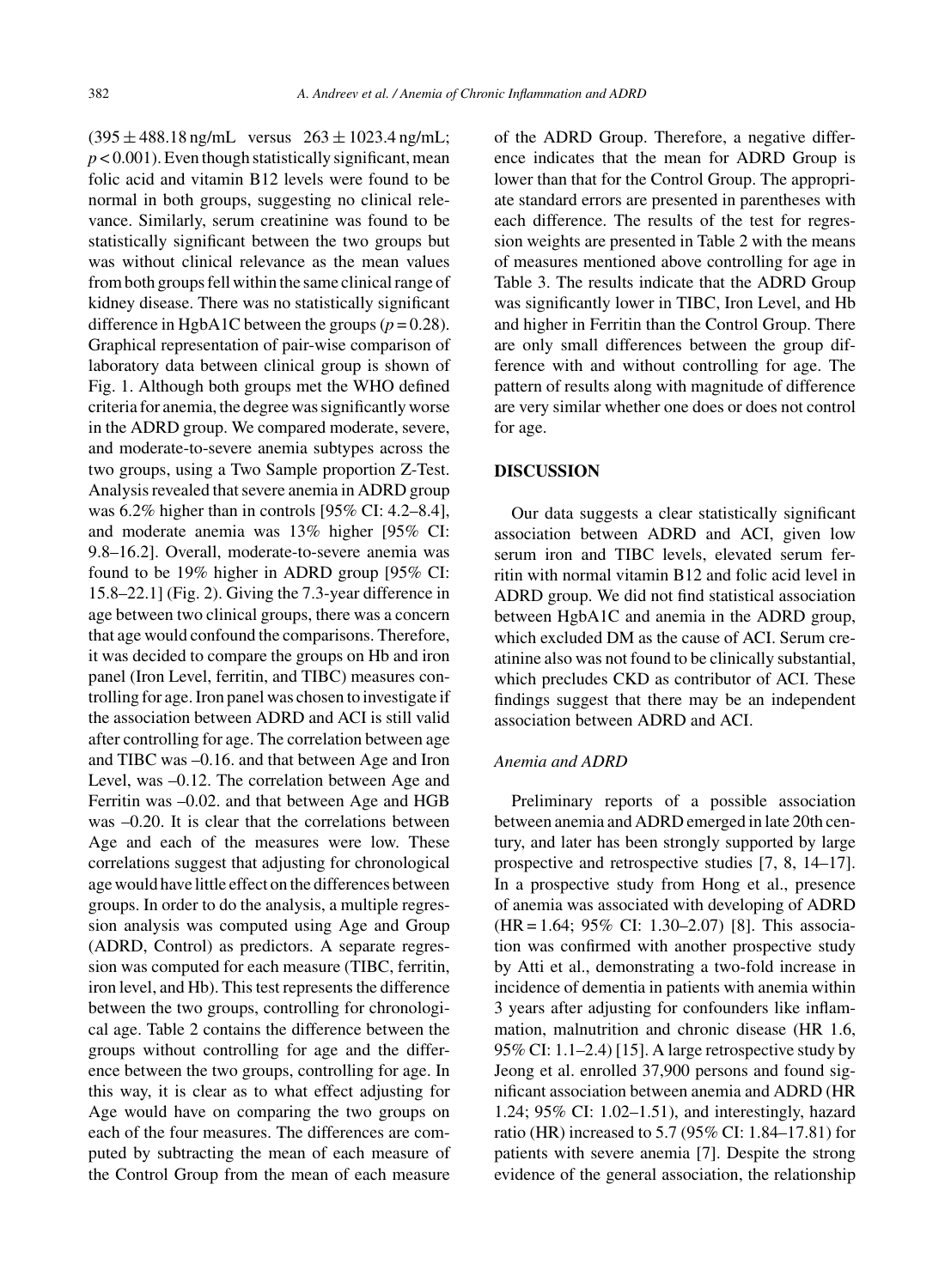

Fig. 1. Charts showing graphical representation of pair-wise comparison of laboratory data between clinical groups with respective *p*-values shown in Table 1. A) Difference in Hg between two clinical groups is statistically significant. B) Difference in TIBC is statistically significant. C) Difference in serum iron level is statistically significant. D) Difference in ferritin level is statistically significant. E. Difference in HgbA1C is not statistically significant. F. Difference in Cr is statistically, but not clinically significant. G) Folic acid level was normal in both clinical groups. H) B12 level was normal in both clinical groups.

between anemia subtypes and ADRD has remained largely undefined, which could limit further research for potential treatment options.

Smaller studies examining single subtypes of anemia have also been presented. A case-control study from Chung at el. found an association between IDA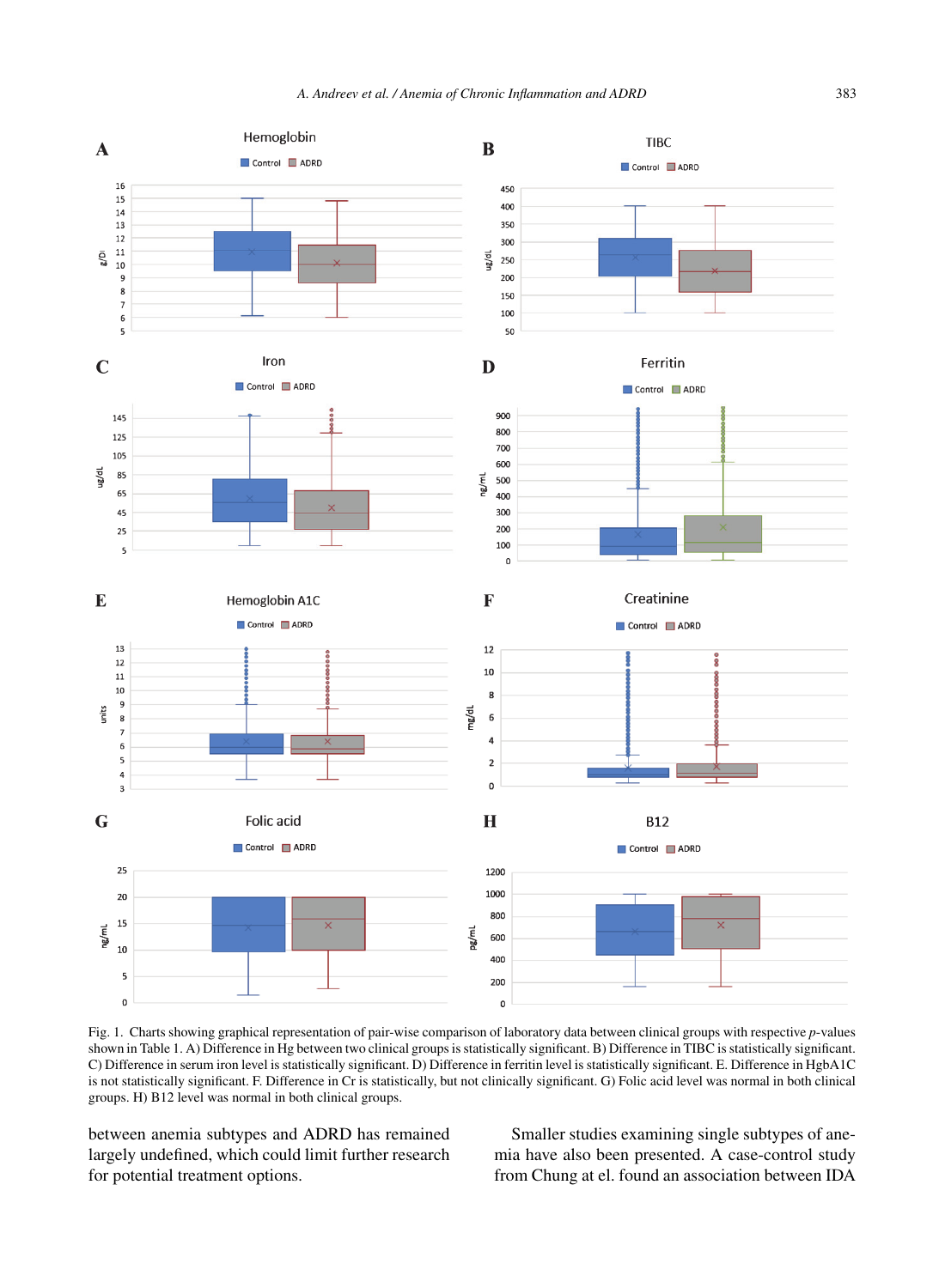

Fig. 2. Histogram illustrating significantly higher proportion of moderate and severe anemia in ADRD group (gray) in comparison to control (blue) (95% CI: 15.8–22.1).

| Table 2                                                                              |
|--------------------------------------------------------------------------------------|
| Mean differences between groups without and with controlling for age and test of the |
| differences between groups controlling for age                                       |

| Outcome<br>measure | Difference<br>between groups | Difference between groups<br>controlling for age | Test result                   |
|--------------------|------------------------------|--------------------------------------------------|-------------------------------|
| <b>TIBC</b>        | $-41.86(2.72)$               | $-35.94(2.88)$                                   | $t(4517) = -12.48, p < 0.001$ |
| Iron Level         | $-10.63(1.35)$               | $-7.98(1.43)$                                    | $t(4517) = -5.58, p < 0.001$  |
| Ferritin           | 132.41(22.81)                | 158.92 (24.11)                                   | $t(4449) = 6.59, p < 0.001$   |
| HGB                | $-0.91(.07)$                 | $-0.68$ (.07)                                    | $t(4517) = -9.42, p < 0.001$  |

Table 3 Means of the dementia group and the control group adjusting for age

| Measure     | Dementia group | Control group |  |
|-------------|----------------|---------------|--|
| <b>TIBC</b> | 229.13         | 265.07        |  |
| Iron Level  | 54.98          | 62.96         |  |
| Ferritin    | 414.00         | 255.08        |  |
| HGB         | 10.32          | 11.00         |  |

and ADRD in females (OR 2.02, CI: 1.43–2.84), but interestingly, no association was found in the male population [18]. The study did not investigate an association between other types of anemia aside of IDA. Weuve et al. investigated the association between ADRD and anemia with an elevated RDW, which is usually associated with both IDA and ACI; however, no statistically significant difference was found (OR, 0.99; 95% CI: 0.86–1.18) [19]. In a retrospective study by Faux et al. an Australian Imaging, Biomarkers and Lifestyle (AIBL) cohort was used to investigate an association between anemia and dementia in an Alzheimer's population. The study included 211 patients with AD, 133 patients with mild cognitive impairment and 768 healthy adults [9, 20]. This study again showed a strong association between anemia and ADRD (OR 2.43, CI: 1.31–4.54), but more importantly, it was the first study which investigated a possible association between ADRD and certain types of anemia. No statistically significant differences were found between serum vitamin B12, folic acid, serum Cr, blood urea nitrogen, and haptoglobin, which did not support an association ADRD with some subtypes of anemia such as vitamin B12 and folic acid deficiency anemia, hemolytic anemia, and anemia of CKD. Serum iron level was normal in both groups, and ferritin was elevated in ADRD group ( $p = 0.004$ ), which does not support association of IDA and ADRD. Anemia of chronic inflammation was considered by authors as candidate for association, based on high ferritin and erythrocyte sedimentation rate (ESR)  $(p=0.006)$ , but rejected based on absence of statistically significant differences in serum iron, TIBC, transferrin saturation, and interleukin-6.

Similarly, we found no association between ADRD and IDA (in both the male and female population), anemia of CKD, and vitamin B12 and folic acid deficiency anemia. In contrast to Faux at el., we found a statistically significant difference in serum iron, ferritin and TIBC between the control and study groups. Although normal in the control group, we found significant evidence of iron dyshomeostasis and ACI in ADRD group (low iron and TIBC levels, and high ferritin level) (Table 1).

Though the association between anemia and dementia has been well described in literature, the pathophysiology of this association remains not well understood. It has been hypothesized that anemia may lead to memory loss due to chronic brain hypoxia [7]. Alternatively, it has also been hypothesized that it could be a sign of underlying ADRD and a reflection of a pathologic process that is yet understood.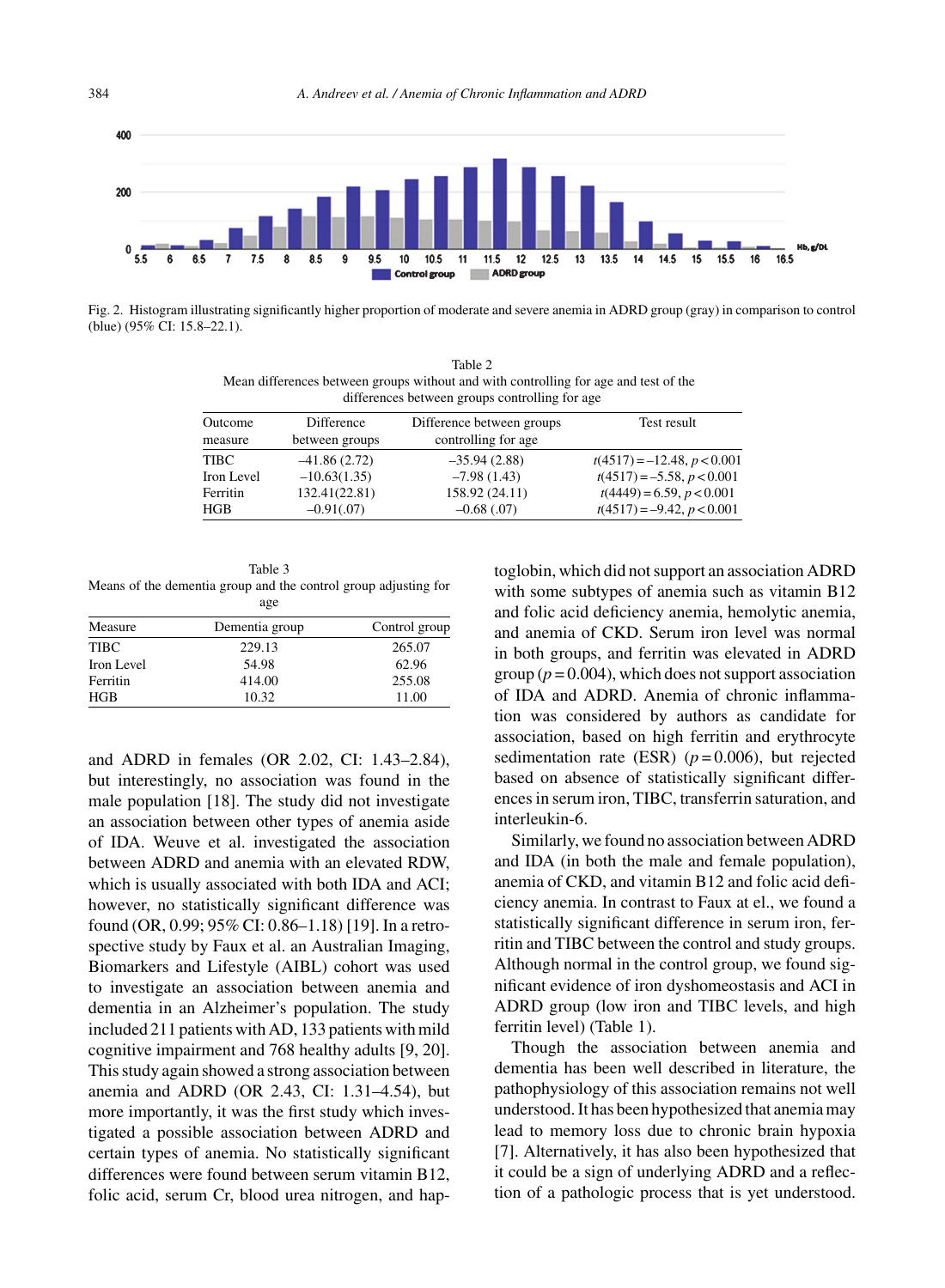We found a strong association with ADRD and ACI, which implies that a combination of anemia and iron dyshomeostasis play a significant role in pathogenesis of dementia.

It is also important to mention that there have been no long-term studies to assess the effect of untreated anemia on the brain and memory function. We hypothesize that the brain, the most sensitive organ to hypoperfusion and hypoxia, may require a higher level of hemoglobin to maintain cortical functions as we age. We found a significant difference of almost 1 g/dL of Hb between the ADRD and control group (10.15 and 11.06,  $p < 0.001$ , N = 4,517). Prevalence of moderate-to-severe anemia in ADRD group was 19% higher as opposed to control group [95% CI: 15.8–22.1]. In fact, blood transfusion goals for anemia have been established based on guidelines determined by cardiovascular mortality and morbidity data. According to current guidelines, the transfusion goal for acute, symptomatic anemia is set at hemoglobin level of 10 g/dL, and 7–8 g/dL in asymptomatic hospitalized patients, as well as in an outpatient setting [21–24]. In a meta-analysis by Carson et al., there was no 30-day difference in cardiovascular mortality and morbidity between restrictive (Hb goal more than 8) group when compared to liberal group (Hb goal more than 10) in terms of blood transfusion [22]. These studies remain the cornerstone of transfusion guidelines and treatment of anemia, but there is strong possibility that the cerebral cortex requires a level of hemoglobin higher than that of 7–8 g/dL to prevent development of ADRD. Interestingly enough, Weiskopf et al. showed in their study that a reduction of Hb level from 6 to 5 g/dL produces subtle delays in reaction time and impaired immediate and delayed memory, which reversed after the subjects were transfused to a hemoglobin of above 7 g/dL [25].

If an acute reduction in Hb can cause such a change in cognition, it is within reason to postulate that long standing anemia may cause chronic damage to the brain, contributing to memory loss and development of dementia. Further prospective studies are needed to determine, if blood transfusion targeting a Hb level of more than 11 g/dL and/or correction of moderate-tosevere anemia reduces the incidence or progression of ADRD.

### *Anemia of chronic inflammation*

Anemia of chronic inflammation (ACI), formerly termed anemia of chronic disease, is defined as an

impaired production of erythrocytes due to inflammatory conditions such as chronic infection, cancer, autoimmune diseases or milder but persistent inflammatory states such as DM, obesity, aging, and CKD [26, 27]. A diagnosis of ACI requires normal iron stores with low circulation iron less than  $60 \mu$ g/dL, normal to low TIBC, serum ferritin more than 12 ng/mL, or erythrocyte protoporphyrin concentration less than 1.24 microM [26, 27]. Chronic inflammation increases ferritin levels, a marker of stored iron; however, inability to use iron for erythropoiesis in a state of chronic inflammation causes "functional iron deficiency" [28]. Anemia of chronic inflammation is frequently associated with inappropriately low levels of erythropoietin and elevated measures of inflammatory markers, such as Creactive protein (CRP) [26].

Prevalence of anemia increases rapidly with age, and in general 11.0% of men and 10.2% of women 65 years and older, and 20% of those greater than 85 years of age are found to be anemic [29]. As was defined previously, ACI is frequently multifactorial and commonly associated with chronic diseases, including DM and CKD, and aging itself. Joosten et al. observed 191 hospitalized elderly patients with anemia, and showed that 70% of the patients had ACI. 16% of the patients with ACI had concomitant chronic renal failure, 71% of them had an acute infection, 12% had cancer, and 16% had a chronic infection, such as pressure ulcer, or a chronic autoimmune inflammatory disease [30]. In addition, a multi-center study with 4,892 ICU patients in United States revealed that ACI is particularly common in critically ill patients [31].

We investigated the association between ACI in ADRD and CKD and did not find a clinical difference in serum creatinine (1.8 mg/dL versus 1.7 mg/dL, *p* < 0.001). Diabetes mellitus is another chronic condition commonly associated with ACI [32]. HgbA1C levels of both clinical groups were obtained, and no significant difference was found (6.39% versus  $6.42\%, p = 0.28$ ). Both conditions are among the most common causes of ACI and it was essential to investigate their role as the potential confounders. As laboratory sampling for both clinical groups were obtained from outpatient clinic visits, it makes acute illness less likely the cause of ACI. Present or past history of cancer was one of the exclusion criteria for this study making malignancy less likely to contribute to ACI picture.

Blood transfusion, intravenous iron, and erythropoietin are established standards of care in treatment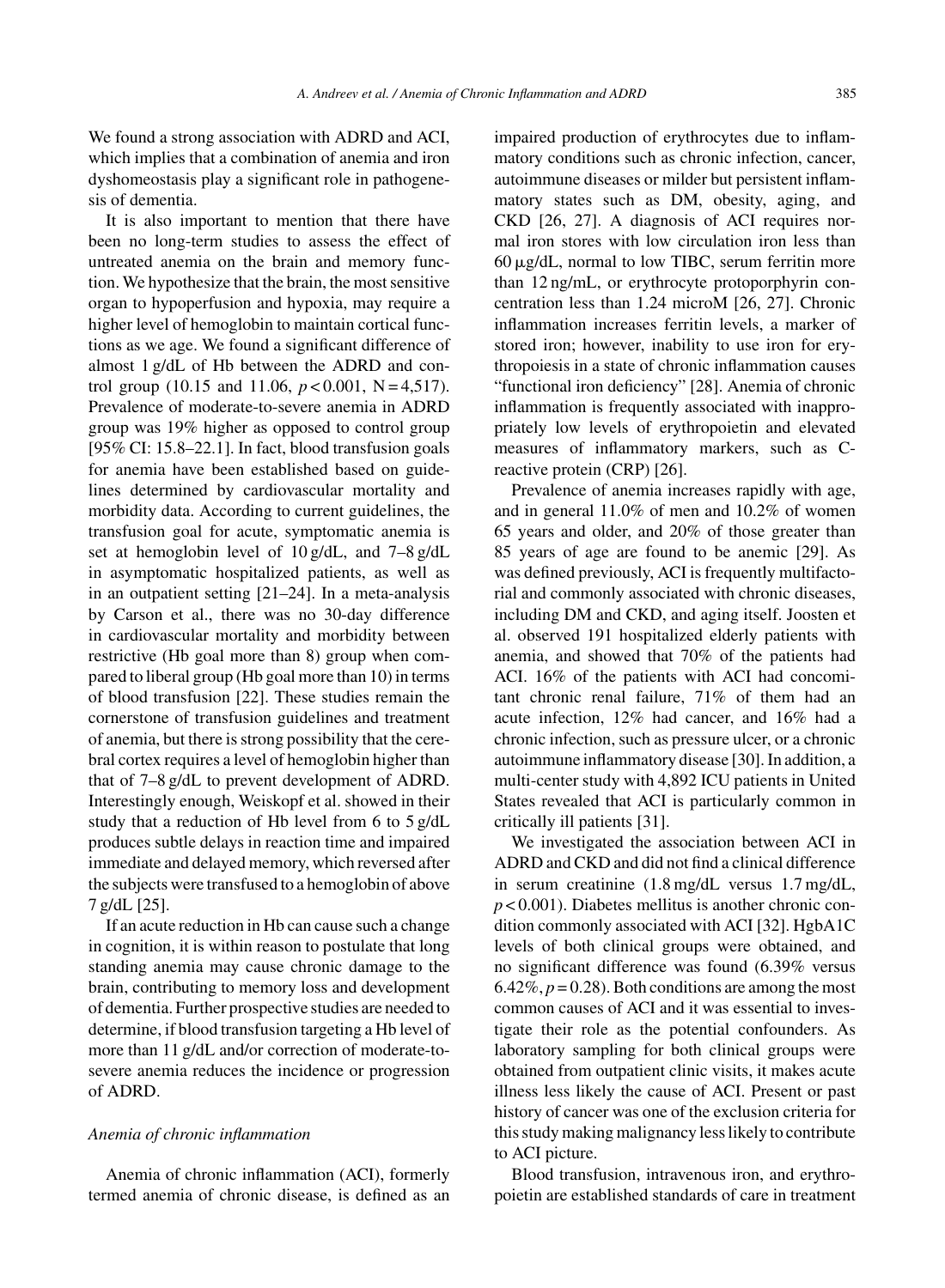of ACI [26]. Administration of erythropoietin in anemia has shown to be effective by elevating concentrations of reticulocytes and serum transferrin receptors [33]. There is also novel experimental therapy targeting IL-6 and hepcidin-ferroportin axis [26]. Tocilizumab, an anti-IL6 receptor antibody, has demonstrated efficacy in reduction of hepcidin level and improving ACI in patients with rheumatoid arthritis. In addition, therapies targeting the hepcidine-ferroportine axis include LDN-193189 and NOX-H94, these agents have shown to be effective in improvement of ACI in animal models.

#### *Iron dyshomeostasis and ADRD*

The phenomenon of iron dyshomeostasis in patients with ADRD has been reported in multiple studies, however the studies are of relatively smaller sample size [34–43]. The role iron elements play in AD could be theoretically established by trying to quantify tissue concentrations as compared to controls. In a postmortem case-control study of 16 patients by Grundke-Iqbal et al. ferritin was observed in Aβ plaques [35]. In addition, two *in vivo* studies totaling 167 patients reported increased ferritin storage in hippocampus and basal ganglia on of MRI imaging of AD [39, 40]. Investigations have revealed that there are increased concentrations of transferrin in the post-mortem histopathologic studies of the patients with AD [42, 43]. Interestingly, the total concentration of iron in human brains with AD was shown be to 67% higher in gray matter and 27% higher in white matter as compared to control tissue in postmortem study [43]. However, contrary to the above-mentioned studies, in the large prospective study by Ayton et al., no difference in ferritin level in CSF was found in cognitively normal patients, patients with mild cognitive impairment, or ADRD [44].

Evidence of iron dyshomeostasis in peripheral blood associated with ADRD has been reported previously. In a systematic review by Lopes da Silva et al. in 2014 with a total of 153 ADRD patients and 544 controls across five studies, only two studies showed a statistically significant decrease in plasma iron levels though the parameters of TIBC and ferritin levels were not investigated [45]. Faux et al. used the AIBL cohort to investigate the association between anemia and dementia, and as was discussed earlier, was the first study to investigate the association of all major types of anemia with ADRD [9, 20]. No statistically significant association was observed between specific

types of anemia and ADRD, but the authors, based on elevated ESR and ferritin in ADRD group, proposed an association with ACI. In 2017, a prospective study by Goozee et al. showed statistically significant difference in serum ferritin in patients with preclinical dementia with high neocortical  $\text{A}\beta$  load, but serum iron, TIBC, or Hb were not investigated [46]. In our study, we were able to show a statistically significant association between ACI and ADRD, which we theorize is due to the higher power of our study compared to previous reports.

While dysregulation of iron homeostasis in patients with ADRD is evident, the exact origin of excessive iron and ferritin stores as well as its precise pathogenesis of its accumulation remain unclear. Iron induced oxidative stress has been proposed and is well supported in literature. Excess iron could promote the conversion of hydrogen peroxide  $(H_2O_2)$  to hydroxyl radical (–OH) with high toxic properties and trigger  $\text{A}\beta$  production, and thus,  $\text{A}\beta$  plaques [34, 37, 38, 47].

Another intriguing hypothesis is that excessive iron interferes with protein transcription and translation in neurons and glial cells [38]. The cerebral cortex has the largest iron storage in the body and ironregulation gene expression only second to the liver as iron serves an essential role in myelin formation, neurotransmitter production and metabolic activity of the neurons [43]. There exists several proteins involved in brain iron metabolism, including transferrin, transferrin receptor 1, ferritin, iron-regulatory proteins (IRPs), ferroportin 1 (FPN1), lactoferrin, divalent metal ion transporter, and brain-specific ceruloplasmin [38, 44, 48, 49]. Iron and IRPs controls transcription of these proteins in the brain via iron regulatory element (IRE) located on mRNAs [50]. Interestingly, IRE was also found on amyloid- $\beta$  protein precursor ( $A\beta PP$ ) mRNA, the direct progenitor of  $A\beta$ , and it has been postulated than  $A\beta PP$  itself can further regulate iron metabolism, inducing influx of the iron into the cell via FPN1 [50, 51]. Further excess of iron accumulation leads to increase of aggregation of A $\beta$ PP,  $\alpha$ -synuclein, and A $\beta$ , matching the exact pathogenesis that we see in ADRD.

Blocking IRE on A $\beta$ PP,  $\alpha$ -synuclein, and A $\beta$  could potentially prevent aggregation of misfolded proteins. Several clinical trials are currently investigating the role of IRE-inhibitors in ADRD and other neurodegenerative disorders [49, 50]. Other promising treatment molecule, targeting iron metabolism, is lactoferrin, which was shown to be effective in reduction of  $A\beta$  deposition and cognitive improvement in mice in recent study [52]. Iron chelators, such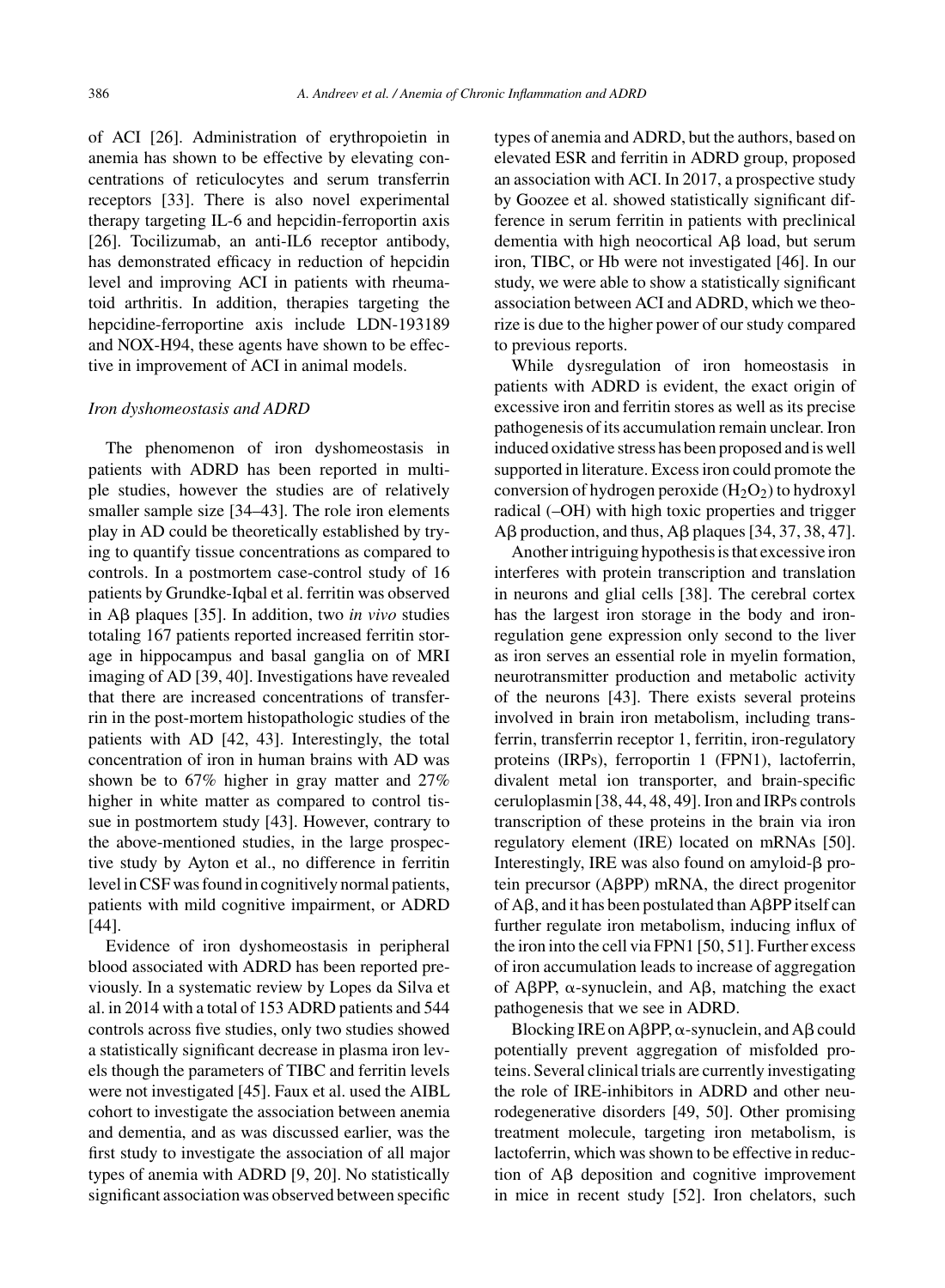as desferoxamine, deferasirox, and deferiprone, were shown to be effective in mice and one small singleblinded human study; however, potential significant neurotoxicity is the major concern for using these agents as a treatment for ADRD [53].

#### *Inflammation, infection, and ADRD*

Neuroinflammation plays a major role in the pathogenesis of ADRD with involvement of microglia, cytokines and complement complex [54]. One hypothesis is that  $\text{A}\beta$  peptides along with CD40 costimulation trigger the inflammatory response [55]. Others have suggested that acute and/or chronic inflammation can be transmitted to the brain via cytokines acting on endothelial cells of the bloodbrain barrier. Subsequently a pro-inflammatory state triggers  $\mathsf{A}\mathsf{\beta}$ -dependent or  $\mathsf{A}\mathsf{\beta}$ -independent inflammation inside the CNS, eventually leading to cognitive impairment [56, 57]. Our study revealed changes in the peripheral blood affecting complete blood count and iron panel, suggesting chronic inflammation in the patients affected by ADRD.

Association between inflammation and ADRD is also well-supported in prior studies. In 2002, Schmidt et al. published a large prospective study which showed an association between elevated highsensitive CRP) and ADRD, and proposed that inflammation precedes manifestation of dementia [58]. In 2004, Engelhart et al. discovered that other inflammatory proteins such as  $\alpha$ 1-antichymotrypsin and IL-6 are associated with increased risk of ADRD; relative risks were 1.49 (95% CI: 1.23–1.81) and 1.28 (95% CI: 1.06–1.55), respectively [59]. Yaffe et al. observed a strong association between metabolic syndrome combined with inflammatory state (evident by

elevated IL-6 and CRP) and ADRD with RR of 1.69 [95% CI: 1.19–2.32] [60]. In a study by Holmes et al. increases of tumor necrosis factor alpha, another pro-inflammatory cytokine, in patients with ADRD was associated with a fourfold increase in the rate of cognitive decline over six months as compared to the control group [61]. There also exists evidence of the long-term association of a septic shock and respiratory failure with cognitive impairment [62, 63]. Summary of the studies that elucidated the evidence of association between inflammation and ADRD are illustrated in the Table 4.

 $A\beta$  deposition has been considered the major force behind ADRD pathophysiology, and, specifically, AD [64]. However, there is a growing body of literature that suggests that role of  $\overrightarrow{AB}$  in neuronal damage might be misunderstood as new evidence is suggestive of a protective role [57, 65]. Recent *in vitro* and *in vivo* studies have revealed antibacterial and antifungal properties of  $A\beta$  [66]. Therapies  $targeting$  A $\beta$  reduction have not produced clinical improvement in cognition or successfully decreased  $\text{A}\beta$  level [67, 68]. Adverse effects of anti- $\text{A}\beta$  therapy included increased infection rates, including meningioencephalitis after active immunotherapy against  $\mathbf{A}\mathbf{\beta}$ , and relapse of herpes infection in patients received  $\beta$ -site A $\beta$ PP cleaving enzyme and  $\gamma$ -secretase inhibitors [65].

Evidence of inflammation and antimicrobial properties  $\text{A}\beta$  have led to further research in this area. Emerging data strongly point to the evidence of infection etiologies of the ADRD, including viral, bacterial, and fungal origin [65, 69, 70]. Recent  $in$  *vitro* studies have shown that  $\overrightarrow{AB}$  demonstrates antimicrobial activity against at least eleven microbial pathogen, including Herpes Simplex Virus 1 and

| Study               | N     | Study design       | Findings                                                               |
|---------------------|-------|--------------------|------------------------------------------------------------------------|
| Schmidt et al.,     | 1.050 | Prospective cohort | Association between elevated hsCRP and development of ADRD             |
| 2002 [58]           |       | study              | (p < 0.0001)                                                           |
| Engelhart et al.,   | 915   | Prospective cohort | Association between elevated alpha1-antichymotrypsin, interleukin-6    |
| 2004 [59]           |       | study              | and ADRD (RR 1.49, 95% CI: 1.23-1.81; RR 1.28, 95% CI: 1.06-1.55)      |
| Yaffe et al., 2004  | 2.632 | Prospective cohort | Association between metabolic syndrome with inflammation and           |
| [60]                |       | study              | ADRD (RR 1.66; 95% CI, 1.19–2.32)                                      |
| Holmes et al        | 300   | Prospective cohort | Association with progression of ADRD in group with high baseline       |
| 2009 [61]           |       | study              | TNF-levels and presence of systemic inflammatory events ( $p = 0.02$ ) |
| Wallin et al., 2012 | 1.449 | Prospective cohort | Presence of any joint disorder in midlife associated with worse        |
| [77]                |       | study              | cognitive status later in life (OR $1.96$ ; CI: $1.17-3.28$ )          |
| Pandharipande et    | 821   | Prospective cohort | Longer duration of delirium during ICU stay is associated with worse   |
| al., 2013 [63]      |       | study              | global cognition and executive function $(p = 0.004)$                  |

Table 4 Summary of the studies of association of the inflammation and ADRD

hsCRP, high-sensitivity C-reactive protein; ADRD, Alzheimer's disease and related dementia; TNF, tumor necrosis factor; CI, confidence intervals; RR, relative risk.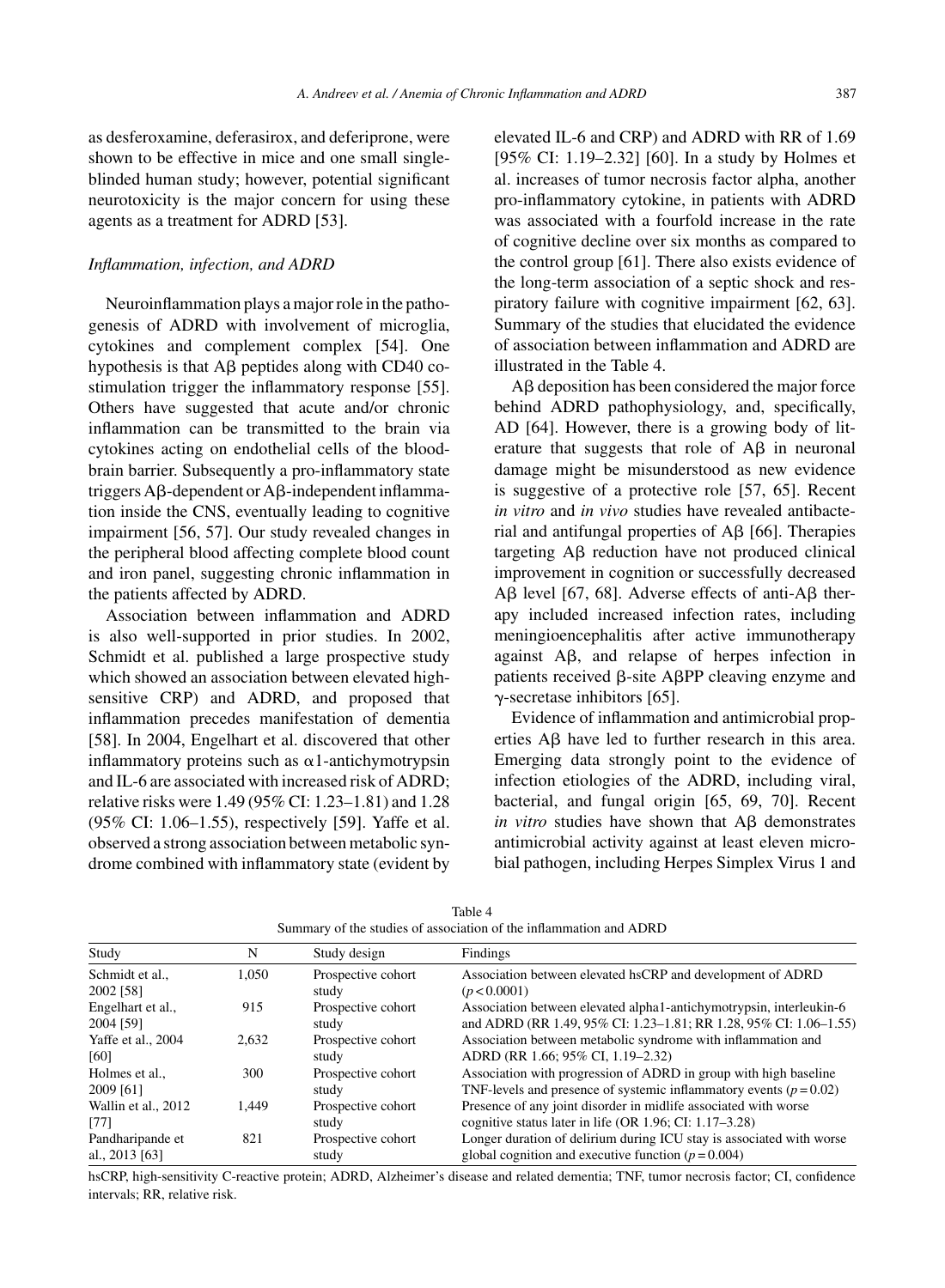| Study                         | Study design  | Findings                                                                                                                                                                                   |
|-------------------------------|---------------|--------------------------------------------------------------------------------------------------------------------------------------------------------------------------------------------|
| Pisa, 2015 [70]<br>Postmortem |               | Immunohistochemical analyses of the brain tissue from AD patients showed intracellular                                                                                                     |
|                               |               | fungal material. Similar staining did not reveal fungal material in the control tissue of the<br>patients without AD.                                                                      |
| Maheshwari, 2015              | Meta-analysis | Ten-fold increase in risk of occurrence of AD with presence of spirochetal infection (OR:                                                                                                  |
| $[72]$                        |               | 10.61; 95% CI: 3.38–33.29). Five-fold increase in rick of occurrence of AD with presence of                                                                                                |
|                               |               | Chlamydophila infection (OR: 5.66; 95% CI: 1.83–17.51)                                                                                                                                     |
| Pisa, 2016 [73]               | Postmortem    | Presence of fungal proteins, enolase and B-tubulin, and polysaccharide chitin in tissue sample<br>from AD patients                                                                         |
| Alonso, 2017 [74]             | Postmortem    | Next-generation sequencing revealed fungal species Alternaria, Botrytis, Candida,                                                                                                          |
|                               |               | Cladosporium, and Malassezia in the tissue of entorhinal cortex and hippocampus of the<br>patient with ADRD                                                                                |
| Tzeng, 2018 [71]              | Retrospective | Adjusted HR of 2.564 (95% CI: 2.351–2.795, $p < 0.001$ ) for development of ADRD in                                                                                                        |
|                               | cohort study  | HSV-infected cohort versus non-HSV cohort. Treatment with anti-herpetic medication showed<br>reduction of dementia development (adjusted HR = $0.092$ [95% CI 0.079–0.108], $p < 0.001$ ). |

Table 5 Summary of the studies of association of the infection and ADRD

AD, Alzheimer's disease; HSV, herpes simplex virus; OR, odds ratio; HR, hazard ratio; CI, confidence intervals.

2 (HSV1 and HSV2), Influenza A, *Escherichia coli*, *Enterococcus faecalis*, *Staphylococcus aureus*, and *Streptococcus pneumonie* [65]. In 2017, Emery at al. published a study using 16S ribosomal gene-specific next generation sequencing (NGS) of postmortem brains, which revealed five to ten-fold increase in bacterial load in patients with ADRD in comparison to controls. A large retrospective cohort study by Tzeng et al. elucidated significant risk reduction in ADRD development in patients affected by HSV treated with antiherpetic medication (adjusted  $HR = 0.092$ , 95% CI: 0.079–0.108, *p* < 0.001) [71]. In 2015, Maheshwari et al. conducted a meta-analysis, which found five-fold increase occurrence of ADRD in patients with Chlamydia pneumonia in comparison to control groups (OR: 5.66; 95% CI: 1.83–17.51) [72]. In addition, majority of the patients with ADRD die from pneumonia as an immediate cause of death [69]. There is a growing body of evidence to support an association between ADRD and fungal infection; fungal Enolase, β-Tubulin, and Chitin was identified in the brain samples of the patients with ADRD, and this evidence was recently advanced by detection of the fungal DNA the frozen brain tissue of the patients with ADRD using NGS [73, 74]. Summary of the studies that elucidated evidence of association with microbial infection are presented in the Table 5.

#### *Limitations of the study*

There were certain limitations of this study. The retrospective nature of the study allowed us to show an association between ACI and ADRD but not causation. Elevations in ESR and CRP are laboratory markers of the ACI in addition to Hb and iron profile, but these markers were not available for investigation. Autoimmune disease, such as rheumatoid arthritis and systemic lupus erythematosus can lead to ACI; however, association with ADRD, ACI, and rheumatologic disorders were not investigated in this study due to relatively low prevalence in the population (prevalence of rheumatoid arthritis in the US is 0.55% [75]; prevalence of systemic lupus erythematosus is 0.006% [76]).

#### *Conclusion*

There exists a fair amount of literature examining the role of anemia in ADRD though not one study encompasses a global view of anemias in their analysis. We chose to investigate the subtypes of anemia and its role in dementia. We found a statistically and clinically significant decrease in the Hb level between ADRD group and control groups  $(p<0.001)$ . We also observed the proportion of moderate and severe anemia was significantly higher in ADRD group (95% CI: 15.8–22.1). Analysis of iron studies revealed that ACI has the strongest association with ADRD, independent of CKD and DM. We did not find association between ADRD and IDA, vitamin B12 or folic acid deficiency anemia. These findings suggest blood transfusion to target Hb of ≥11 mg/dL and/or correction of moderateto-severe anemia could be investigated as potential therapeutic interventions. Correction of ACI with erythropoietin and/or intravenous iron administration, and treating chronic infections also warrant consideration in future studies. Further prospective studies to establish a causative link in addition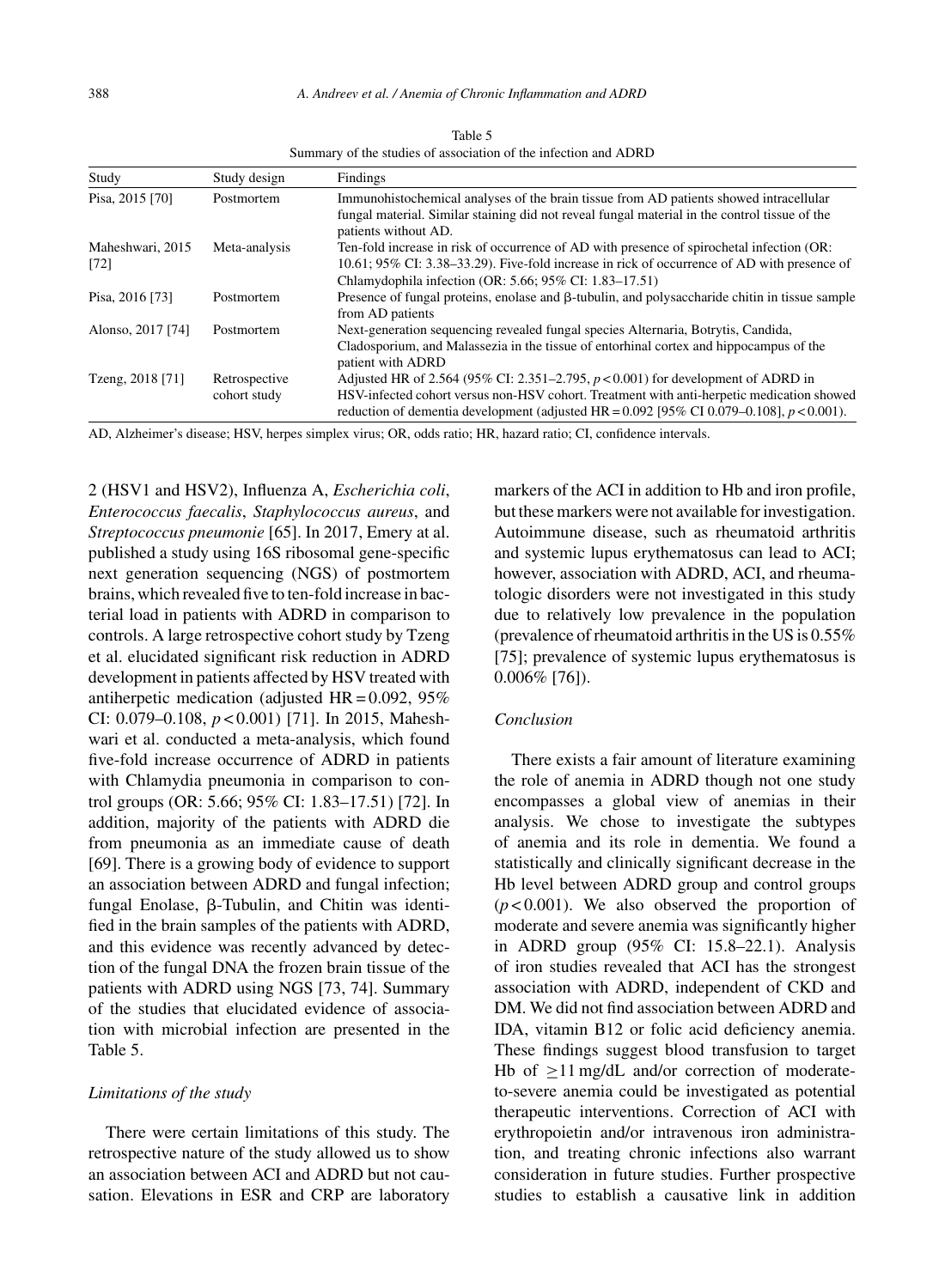to clinical trials are required to corroborate out findings.

### **CONFLICT OF INTEREST**

The authors have no conflict of interest to report.

#### **REFERENCES**

- [1] Kramarow EA, Tejada-Vera B (2019) Dementia mortality in the United States, 2000-2017. *Natl Vital Stat Rep* **68**, 1-29.
- [2] Alzheimer's Association (2016) 2016 Alzheimer's disease facts and figures. *Alzheimers Dement* **12**, 459-509.
- [3] Larson EB (2018) Prevention of late-life dementia: No magic bullet. *Ann Intern Med* **168**, 77-79.
- [4] Iadecola C (2010) The overlap between neurodegenerative and vascular factors in the pathogenesis of dementia. *Acta Neuropathol* **120**, 287-296.
- [5] Corriveau RA, Koroshetz WJ, Gladman JT, Jeon S, Babcock D, Bennett DA, Carmichael ST, Dickinson SL, Dickson DW, Emr M, Fillit H, Greenberg SM, Hutton ML, Knopman DS, Manly JJ, Marder KS, Moy CS, Phelps CH, Scott PA, Seeley WW, Sieber BA, Silverberg NB, Sutherland ML, Taylor A, Torborg CL, Waddy SP, Gubitz AK, Holtzman DM (2017) Alzheimer's Disease-Related Dementias Summit 2016: National research priorities. *Neurology* **89**, 2381-2391.
- [6] Ngandu T, Lehtisalo J, Solomon A, Levalahti E, Ahtiluoto S, Antikainen R, Backman L, Hanninen T, Jula A, Laatikainen T, Lindstrom J, Mangialasche F, Paajanen T, Pajala S, Peltonen M, Rauramaa R, Stigsdotter-Neely A, Strandberg T, Tuomilehto J, Soininen H, Kivipelto M (2015) A 2 year multidomain intervention of diet, exercise, cognitive training, and vascular risk monitoring versus control to prevent cognitive decline in at-risk elderly people (FINGER): A randomised controlled trial. *Lancet* **385**, 2255-2263.
- [7] Jeong SM, Shin DW, Lee JE, Hyeon JH, Lee J, Kim S (2017) Anemia is associated with incidence of dementia: A national health screening study in Korea involving 37,900 persons. *Alzheimers Res Ther* **9**, 94.
- [8] Hong CH, Falvey C, Harris TB, Simonsick EM, Satterfield S, Ferrucci L, Metti AL, Patel KV, Yaffe K (2013) Anemia and risk of dementia in older adults: Findings from the Health ABC study. *Neurology* **81**, 528-533.
- [9] Faux NG, Rembach A, Wiley J, Ellis KA, Ames D, Fowler CJ, Martins RN, Pertile KK, Rumble RL, Trounson B, Masters CL, Group AR, Bush AI (2014) An anemia of Alzheimer's disease. *Mol Psychiatry* **19**, 1227-1234.
- [10] Maccio A, Madeddu C, Gramignano G, Mulas C, Tanca L, Cherchi MC, Floris C, Omoto I, Barracca A, Ganz T (2015) The role of inflammation, iron, and nutritional status in cancer-related anemia: Results of a large, prospective, observational study. *Haematologica* **100**, 124-132.
- [11] Kreuzer KA, Rockstroh JK (1997) Pathogenesis and pathophysiology of anemia in HIV infection. *Ann Hematol* **75**, 179-187.
- [12] Gartner S (2000) HIV infection and dementia. *Science* **287**, 602-604.
- [13] (1968) Nutritional anaemias. Report of a WHO scientific group. *World Health Organ Tech Rep Ser* **405**, 5-37.
- [14] Beard CM, Kokmen E, O'Brien PC, Ania BJ, Melton LJ, 3rd (1997) Risk of Alzheimer's disease among

elderly patients with anemia: Population-based investigations in Olmsted County, Minnesota. *Ann Epidemiol* **7**, 219-224.

- [15] Atti AR, Palmer K, Volpato S, Zuliani G, Winblad B, Fratiglioni L (2006) Anaemia increases the risk of dementia in cognitively intact elderly. *Neurobiol Aging* **27**, 278-284.
- [16] Lucca U, Tettamanti M, Mosconi P, Apolone G, Gandini F, Nobili A, Tallone MV, Detoma P, Giacomin A, Clerico M, Tempia P, Guala A, Fasolo G, Riva E (2008) Association of mild anemia with cognitive, functional, mood and quality of life outcomes in the elderly: The "Health and Anemia" study. *PLoS One* **3**, e1920.
- [17] Peters R, Burch L, Warner J, Beckett N, Poulter R, Bulpitt C (2008) Haemoglobin, anaemia, dementia and cognitive decline in the elderly, a systematic review. *BMC Geriatr* **8**, 18.
- [18] Chung SD, Sheu JJ, Kao LT, Lin HC, Kang JH (2014) Dementia is associated with iron-deficiency anemia in females: A population-based study. *J Neurol Sci* **346**, 90-93.
- [19] Weuve J, Mendes de Leon CF, Bennett DA, Dong X, Evans DA (2014) The red cell distribution width and anemia in association with prevalent dementia. *Alzheimer Dis Assoc Disord* **28**, 99-105.
- [20] Ellis KA, Bush AI, Darby D, De Fazio D, Foster J, Hudson P, Lautenschlager NT, Lenzo N, Martins RN, Maruff P, Masters C, Milner A, Pike K, Rowe C, Savage G, Szoeke C, Taddei K, Villemagne V, Woodward M, Ames D, AIBL Research Group (2009) The Australian Imaging, Biomarkers and Lifestyle (AIBL) study of aging: Methodology and baseline characteristics of 1112 individuals recruited for a longitudinal study of Alzheimer's disease.*Int Psychogeriatr* **21**, 672-687.
- [21] Carson JL, Terrin ML, Noveck H, Sanders DW, Chaitman BR, Rhoads GG, Nemo G, Dragert K, Beaupre L, Hildebrand K, Macaulay W, Lewis C, Cook DR, Dobbin G, Zakriya KJ, Apple FS, Horney RA, Magaziner J, FOCUS Investigators (2011) Liberal or restrictive transfusion in high-risk patients after hip surgery. *N Engl J Med* **365**, 2453-2462.
- [22] Carson JL, Brooks MM, Abbott JD, Chaitman B, Kelsey SF, Triulzi DJ, Srinivas V, Menegus MA, Marroquin OC, Rao SV, Noveck H, Passano E, Hardison RM, Smitherman T, Vagaonescu T, Wimmer NJ, Williams DO (2013) Liberal versus restrictive transfusion thresholds for patients with symptomatic coronary artery disease. *Am Heart J* **165**, 964- 971 e961.
- [23] Cooper HA, Rao SV, Greenberg MD, Rumsey MP, McKenzie M, Alcorn KW, Panza JA (2011) Conservative versus liberal red cell transfusion in acute myocardial infarction (the CRIT Randomized Pilot Study). *Am J Cardiol* **108**, 1108-1111.
- [24] Carson JL, Stanworth SJ, Alexander JH, Roubinian N, Fergusson DA, Triulzi DJ, Goodman SG, Rao SV, Doree C, Hebert PC (2018) Clinical trials evaluating red blood cell transfusion thresholds: An updated systematic review and with additional focus on patients with cardiovascular disease. *Am Heart J* **200**, 96-101.
- [25] Weiskopf RB, Kramer JH, Viele M, Neumann M, Feiner JR, Watson JJ, Hopf HW, Toy P (2000) Acute severe isovolemic anemia impairs cognitive function and memory in humans. *Anesthesiology* **92**, 1646-1652.
- [26] Fraenkel PG (2015) Understanding anemia of chronic disease. *Hematology Am Soc Hematol Educ Program* **2015**, 14-18.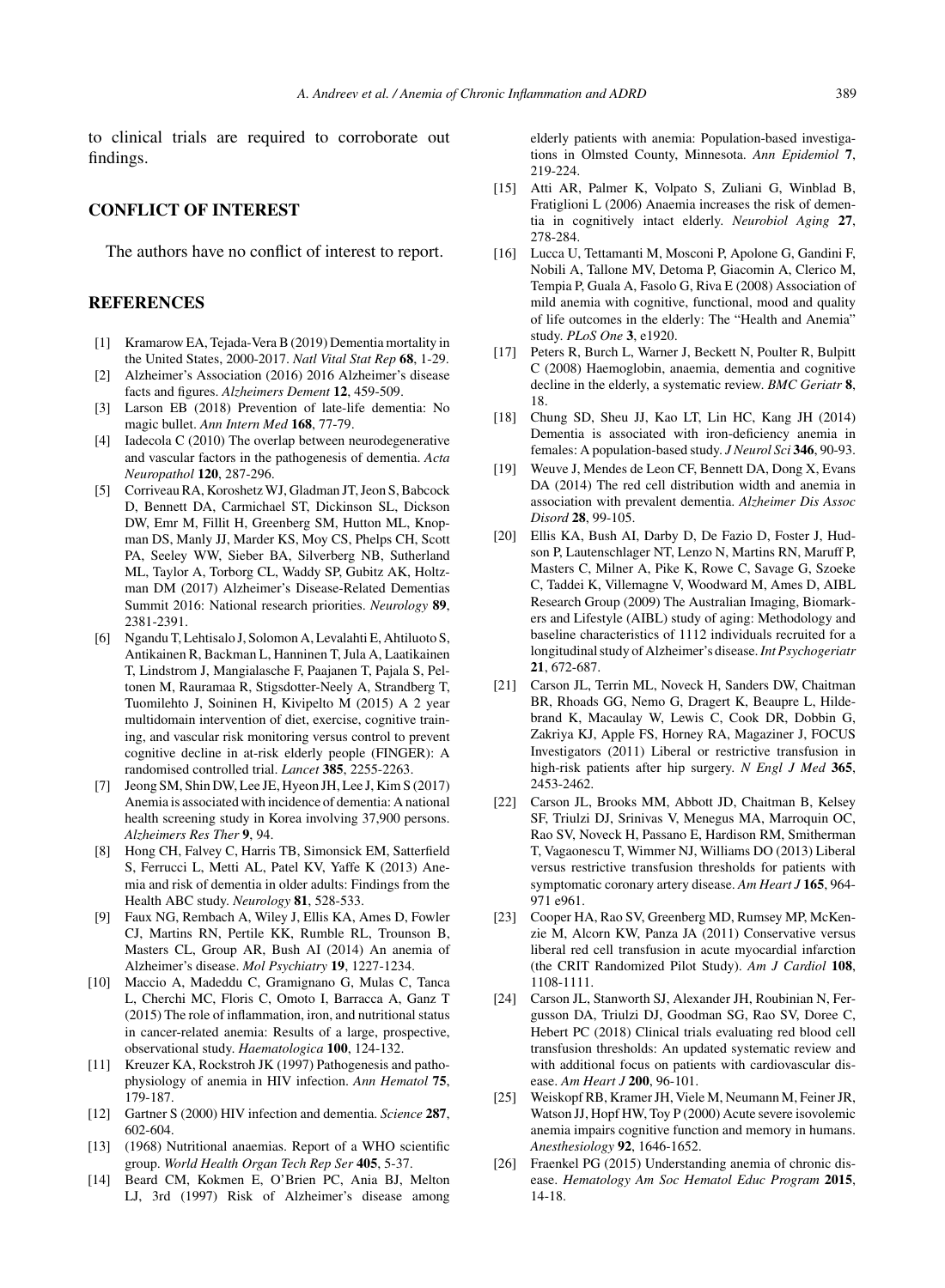- [27] Malyszko J, Mysliwiec M (2007) Hepcidin in anemia and inflammation in chronic kidney disease. *Kidney Blood Press Res* **30**, 15-30.
- [28] Thomas DW, Hinchliffe RF, Briggs C, Macdougall IC, Littlewood T, Cavill I, British Committee for Standards in H (2013) Guideline for the laboratory diagnosis of functional iron deficiency. *Br J Haematol* **161**, 639-648.
- [29] Guralnik JM, Eisenstaedt RS, Ferrucci L, Klein HG, Woodman RC (2004) Prevalence of anemia in persons 65 years and older in the United States: Evidence for a high rate of unexplained anemia. *Blood* **104**, 2263-2268.
- [30] Joosten E, Lioen P (2015) Iron deficiency anemia and anemia of chronic disease in geriatric hospitalized patients: How frequent are comorbidities as an additional explanation for the anemia? *Geriatr Gerontol Int* **15**, 931-935.
- [31] Corwin HL, Gettinger A, Pearl RG, Fink MP, Levy MM, Abraham E, MacIntyre NR, Shabot MM, Duh MS, Shapiro MJ (2004) The CRIT Study: Anemia and blood transfusion in the critically ill–current clinical practice in the United States. *Crit Care Med* **32**, 39-52.
- [32] Sherwani SI, Khan HA, Ekhzaimy A, Masood A, Sakharkar MK (2016) Significance of HbA1c test in diagnosis and prognosis of diabetic patients. *Biomark Insights* **11**, 95-104.
- [33] van Iperen CE, Gaillard CA, Kraaijenhagen RJ, Braam BG, Marx JJ, van de Wiel A (2000) Response of erythropoiesis and iron metabolism to recombinant human erythropoietin in intensive care unit patients.*Crit Care Med* **28**, 2773-2778.
- [34] Altamura S, Muckenthaler MU (2009) Iron toxicity in diseases of aging: Alzheimer's disease, Parkinson's disease and atherosclerosis. *J Alzheimers Dis* **16**, 879-895.
- [35] Grundke-Iqbal I, Fleming J, Tung YC, Lassmann H, Iqbal K, Joshi JG (1990) Ferritin is a component of the neuritic (senile) plaque in Alzheimer dementia. *Acta Neuropathol* **81**, 105-110.
- [36] Quintana C, Bellefqih S, Laval JY, Guerquin-Kern JL, Wu TD, Avila J, Ferrer I, Arranz R, Patino C (2006) Study of the localization of iron, ferritin, and hemosiderin in Alzheimer's disease hippocampus by analytical microscopy at the subcellular level. *J Struct Biol* **153**, 42-54.
- [37] Smith MA, Zhu X, Tabaton M, Liu G, McKeel DW, Jr., Cohen ML, Wang X, Siedlak SL, Dwyer BE, Hayashi T, Nakamura M, Nunomura A, Perry G (2010) Increased iron and free radical generation in preclinical Alzheimer disease and mild cognitive impairment. *J Alzheimers Dis* **19**, 363- 372.
- [38] Huat TJ, Camats-Perna J, Newcombe EA, Valmas N, Kitazawa M, Medeiros R (2019) Metal toxicity links to Alzheimer's disease and neuroinflammation. *J Mol Biol* **431**, 1843-1868.
- [39] Raven EP, Lu PH, Tishler TA, Heydari P, Bartzokis G (2013) Increased iron levels and decreased tissue integrity in hippocampus of Alzheimer's disease detected *in vivo* with magnetic resonance imaging. *J Alzheimers Dis* **37**, 127-136.
- [40] Bartzokis G, Tishler TA (2000) MRI evaluation of basal ganglia ferritin iron and neurotoxicity in Alzheimer's and Huntington's disease. *Cell Mol Biol (Noisy-le-grand)* **46**, 821-833.
- [41] Graham SF, Nasaruddin MB, Carey M, Holscher C, McGuinness B, Kehoe PG, Love S, Passmore P, Elliott CT, Meharg AA, Green BD (2014) Age-associated changes of brain copper, iron, and zinc in Alzheimer's disease and dementia with Lewy bodies. *J Alzheimers Dis* **42**, 1407- 1413.
- [42] Loeffler DA, Connor JR, Juneau PL, Snyder BS, Kanaley L, DeMaggio AJ, Nguyen H, Brickman CM, LeWitt PA

(1995) Transferrin and iron in normal, Alzheimer's disease, and Parkinson's disease brain regions. *J Neurochem* **65**, 710- 724.

- [43] Connor JR, Menzies SL, St Martin SM, Mufson EJ (1992) A histochemical study of iron, transferrin, and ferritin in Alzheimer's diseased brains. *J Neurosci Res* **31**, 75-83.
- [44] Ayton S, Faux NG, Bush AI, Alzheimer's Disease Neuroimaging Initiative (2015) Ferritin levels in the cerebrospinal fluid predict Alzheimer's disease outcomes and are regulated by APOE. *Nat Commun* **6**, 6760.
- [45] Lopes da Silva S, Vellas B, Elemans S, Luchsinger J, Kamphuis P, Yaffe K, Sijben J, Groenendijk M, Stijnen T (2014) Plasma nutrient status of patients with Alzheimer's disease: Systematic review and meta-analysis. *Alzheimers Dement* **10**, 485-502.
- [46] Hare DJ, Doecke JD, Faux NG, Rembach A, Volitakis I, Fowler CJ, Grimm R, Doble PA, Cherny RA, Masters CL, Bush AI, Roberts BR (2015) Decreased plasma iron in Alzheimer's disease is due to transferrin desaturation. *ACS Chem Neurosci* **6**, 398-402.
- [47] Castellani RJ, Moreira PI, Liu G, Dobson J, Perry G, Smith MA, Zhu X (2007) Iron: The Redox-active center of oxidative stress in Alzheimer disease. *Neurochem Res* **32**, 1640-1645.
- [48] Liu JL, Fan YG, Yang ZS, Wang ZY, Guo C (2018) Iron and Alzheimer's disease: From pathogenesis to therapeutic implications. *Front Neurosci* **12**, 632.
- [49] Crielaard BJ, Lammers T, Rivella S (2017) Targeting iron metabolism in drug discovery and delivery. *Nat Rev Drug Discov* **16**, 400-423.
- [50] Zhou ZD, Tan EK (2017) Iron regulatory protein (IRP) iron responsive element (IRE) signaling pathway in human neurodegenerative diseases. *Mol Neurodegener* **12**, 75.
- [51] Kawahara M, Kato-Negishi M, Tanaka K (2017) Cross talk between neurometals and amyloidogenic proteins at the synapse and the pathogenesis of neurodegenerative diseases. *Metallomics* **9**, 619-633.
- [52] Guo C, Yang ZH, Zhang S, Chai R, Xue H, Zhang YH, Li JY, Wang ZY (2017) Intranasal lactoferrin enhances alpha-secretase-dependent amyloid precursor protein processing via the ERK1/2-CREB and HIF-1alpha pathways in an Alzheimer's disease mouse model. *Neuropsychopharmacology* **42**, 2504-2515.
- [53] Crapper McLachlan DR, Dalton AJ, Kruck TP, Bell MY, Smith WL, Kalow W, Andrews DF (1991) Intramuscular desferrioxamine in patients with Alzheimer's disease. *Lancet* **337**, 1304-1308.
- [54] Rubio-Perez JM, Morillas-Ruiz JM (2012) A review: Inflammatory process in Alzheimer's disease, role of cytokines. *ScientificWorldJournal* **2012**, 756357.
- [55] Town T, Nikolic V, Tan J (2005) The microglial "activation" continuum: From innate to adaptive responses. *J Neuroinflammation* **2**, 24.
- [56] Holmes C (2013) Review: Systemic inflammation and Alzheimer's disease. *Neuropathol Appl Neurobiol* **39**, 51- 68.
- [57] Cunningham C, Hennessy E (2015) Co-morbidity and systemic inflammation as drivers of cognitive decline: New experimental models adopting a broader paradigm in dementia research. *Alzheimers Res Ther* **7**, 33.
- [58] Schmidt R, Schmidt H, Curb JD, Masaki K, White LR, Launer LJ (2002) Early inflammation and dementia: A 25 year follow-up of the Honolulu-Asia Aging Study. *Ann Neurol* **52**, 168-174.